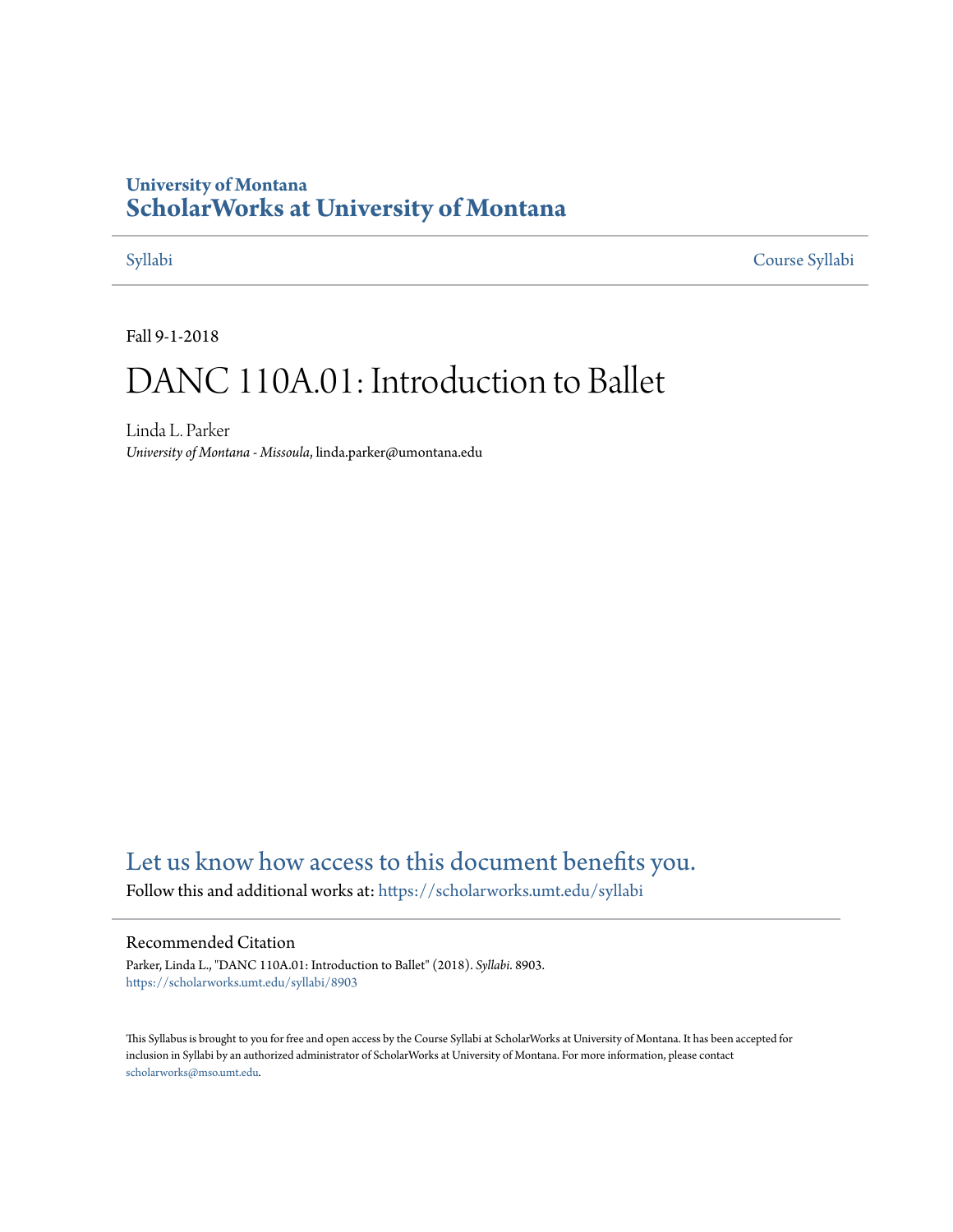#### **DANC 110A Section 01: Introduction to Ballet (2 credits) CRN 70033 Monday/Wednesday 12:30-1:50 PARTV 035 Prerequisites: None**

#### **FALL 2018**

The University of Montana School of Theatre & Dance Office Hours: By appointment only

#### **Linda Parker**

Adjunct Assistant Professor of Dance Office: PARTV 197 243-4481 [linda.parker@umontana.edu](mailto:linda.parker@umontana.edu) or [lerch-parker@msn.com](mailto:lerch-parker@msn.com) 241-3589 (cell)

#### **Course Description**

This course is designed to introduce students kinesthetically and intellectually to the art of classical ballet. Fundamental ballet positions, steps and vocabulary are introduced and practiced to develop strength, stamina, coordination and flexibility. Correct body alignment and basic anatomical terms are emphasized to increase movement efficiency and to avoid injuries. This course further proposes to unite one's body, mind and creative energy through movement sequences and excite participants about dance.

#### **Objectives**

- 1. Develop an appreciation of ballet as an art form.
- 2. Discover dance as a means of expression as well as a physical exercise.
- 3. Create educated dance audiences.
- 4. Stimulate students to become interested in all forms of dance.
- 5. Develop an appreciation for the human body especially their own.
- 6. Discover individual capabilities and help students to reach their full potential.
- 7. Achieve an understanding of basic anatomy and its application to dance.
- 8. Develop an understanding of basic French terminology.
- 9. Give students an overview of ballet history.
- 10. Achieve an understanding of music tempos and meters and their use in ballet.

### **Course Content**

I. Introduction

- A. Description of course
- B. Structure of course
- C. Expectations (Attendance and Grading Policy)
- D. Writing Assignments

#### II. Description of the Course: The Technical Aspects

- A. Demonstration of Line and Form
	- a. Students become able to stabilize the pelvis
	- b. Students understand the difference between rotated and parallel positions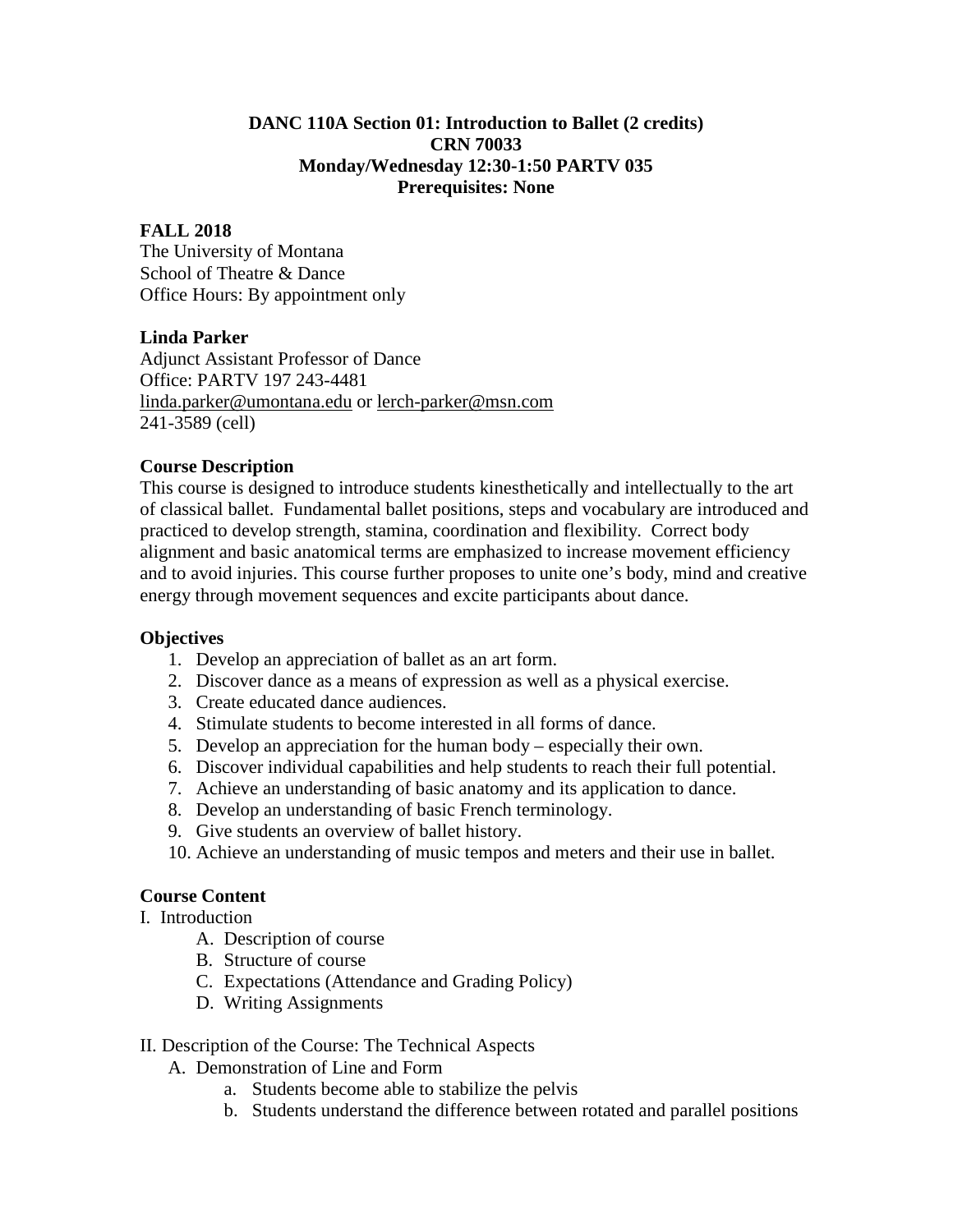- B. Dynamic Alignment
	- a. Students have a basic understanding of postural alignment
	- b. Students demonstrate safe turnout/external rotation of the legs
	- c. Students land safely from jumps
- C. Spatial Awareness
	- a. Students understand concepts related to space
	- b. Students understand kinesphere
	- c. Students demonstrate ability to move within space while maintaining relationship to others
- D. Rhythmic Accuracy
	- a. Students understand concepts of time
	- b. Students dance with an awareness of the beginnings and endings of phrases
	- c. Students demonstrate ability to accent movement
- E. Strength, Flexibility and Endurance
	- a. Students develop strength in torso, feet, legs, arms and overall alignment
	- b. Students have familiarity with proper stretching techniques for major muscle groups
	- c. Students have the ability to easily complete a 1.5 hour technique class
- F. Professionalism, Etiquette and Performance Ability
	- a. Students understand concepts related to movement quality
	- b. Students develop their concentration efforts
	- c. Students demonstrate classroom etiquette
	- d. Students demonstrate personal investment in class
	- e. Students demonstrate willingness to experiment
	- f. Students have an appreciation for different movement approaches

#### III. Structure of Course

Class begins promptly at **12:30 PM**. Students arriving late will not be permitted to take class (for safety purposes), and will instead observe and take notes. Three observations equal one absence. Class will end at **1:50 PM**. Students are required to remain in class until it finishes. Consistent tardiness and/or departure from class before its end will result in lowering of one's grade, if a student arrives late three times or leave early three times it will equal one absence. The final day of classes will be **Wednesday, Dec. 5th**. The scheduled final exam time is **Tuesday, Dec. 12th from 8:00-10:00 AM.**

#### Injury

To avoid injury, it is recommended that you arrive early to class to begin warming yourself up, bring water to class and be sure that you have eaten before class. Please notify the instructor of any injury (current or past) that may affect your full performance in class. Should an injury require that a student observe class, it is expected that the student dutifully watch the class and apply what is being taught and discussed to her/his own improvement in class. Notes should be taken for each part of class. This observation should result in a substantial set of notes that should be submitted to the instructor following the class observed. While observing class, students are required to be mindful and quiet as to not detract from the teaching and performance efficacy of the teacher, classmates and accompanist.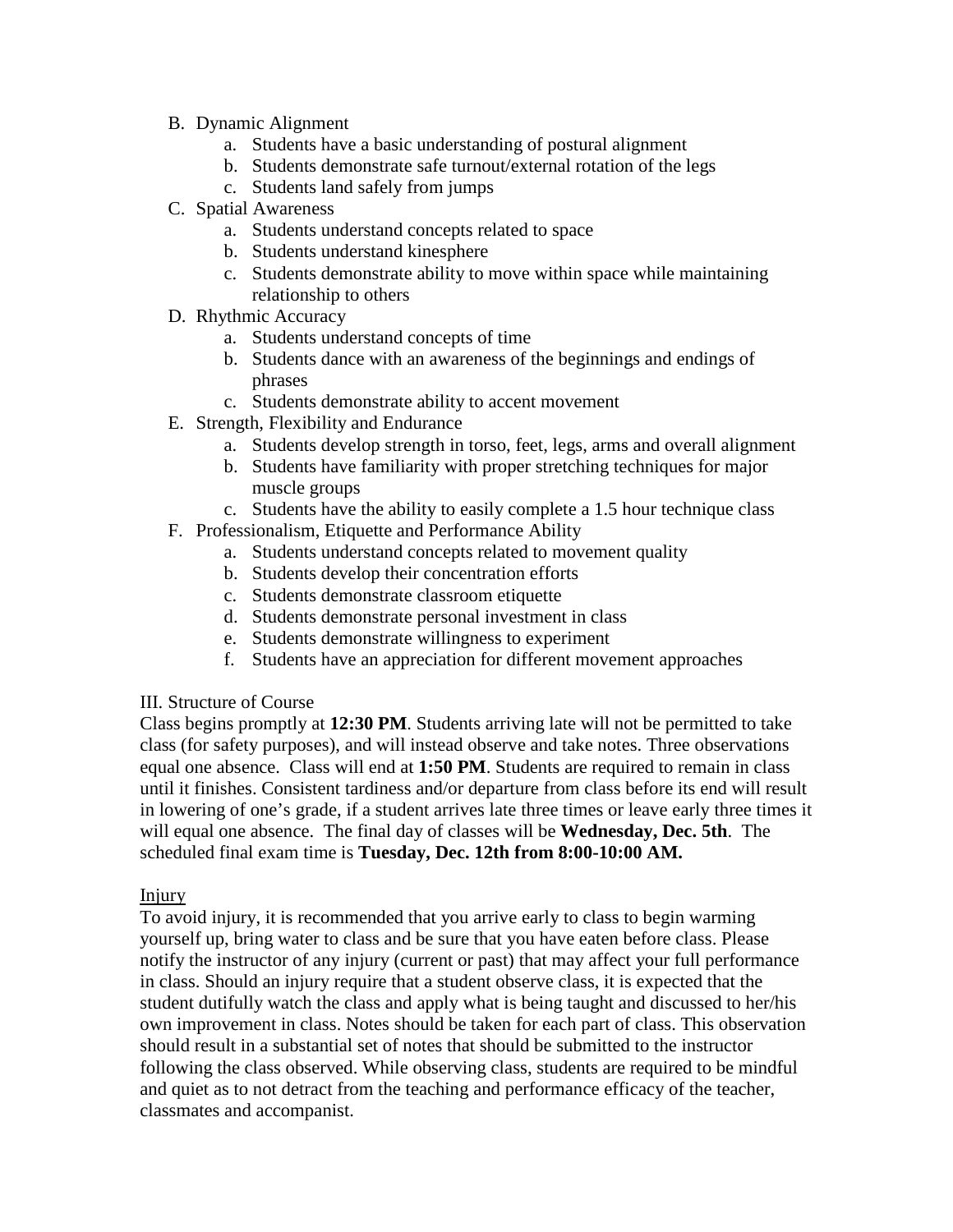#### Attire

Street shoes are not permitted in the dance studios. Movement will be experienced with ballet technique shoes or socks. Long hair must be pulled back. Students should plan to wear clothing suitable for movement and should take into account keeping the body warm for the beginning and end of class, bring extra clothing.

**NO** street shoes are allowed in the dance studio at any time, even carried in-hand. Anyone entering the studio must remove their street shoes **BEFORE** entering and leave them outside the studio. The only shoes permitted in studios are those that have been purchased for the exclusive use of dance in dance studios (with the exclusion of tap shoes, hard-shoe clogs, and flamenco shoes. These should never be worn on Marley floors.)

NOTE: **LOCKER RENTALS** ARE AVAILABLE FOR ALL STUDENTS. WE RECOMMEND THAT YOU DO NOT LEAVE PERSONAL BELONGINGS UNATTENDED IN THE DRESSING ROOMS, HALLWAYS, OR DANCE STUDIOS, AS **THEFTS FREQUENTLY OCCUR**. LOCKERS MAY BE RENTED FOR \$10/SEMESTER, OR \$15/ACADEMIC YEAR. See Administrative Associate IV Sharon Collins in PARTV 194 to rent a locker.

#### IV. Expectations: Attendance and Grading Policy

Attendance is important in any field, but vital in the field of dance. Learning to dance requires that your body do it. You won't gain in flexibility, and strength, or in your ability to pick up movement or generate your own movement by hearing about what happened from a classmate, watching a film of the dance or reading about it in a book. In other words, there is no way to make up the material you miss.

So, the Dance Faculty EXPECTS STUDENTS TO BE IN EVERY CLASS. However, knowing that unpredictable circumstances can arise, students are permitted absences determined by each instructor. Students may also make up classes, according to each instructor. Make-ups are determined by the instructor and may include: watching and writing a one-page observation of another dance class that is either a more advanced level of the style the student is studying (or a different style), or by participating in another section of the same level and style of the class.

### AFTER YOU HAVE USED YOUR ABSENCES AND MAKEUPS, YOU WILL BE DOCKED ONE-THIRD OF A GRADE FOR EVERY ADDITIONAL ABSENCE.

**GRADING:** Dance is different from many other fields in that a student's work is not as quantifiable as it is in some other subjects, such as history or math. For this reason we do not have a point breakdown, but rather general guidelines.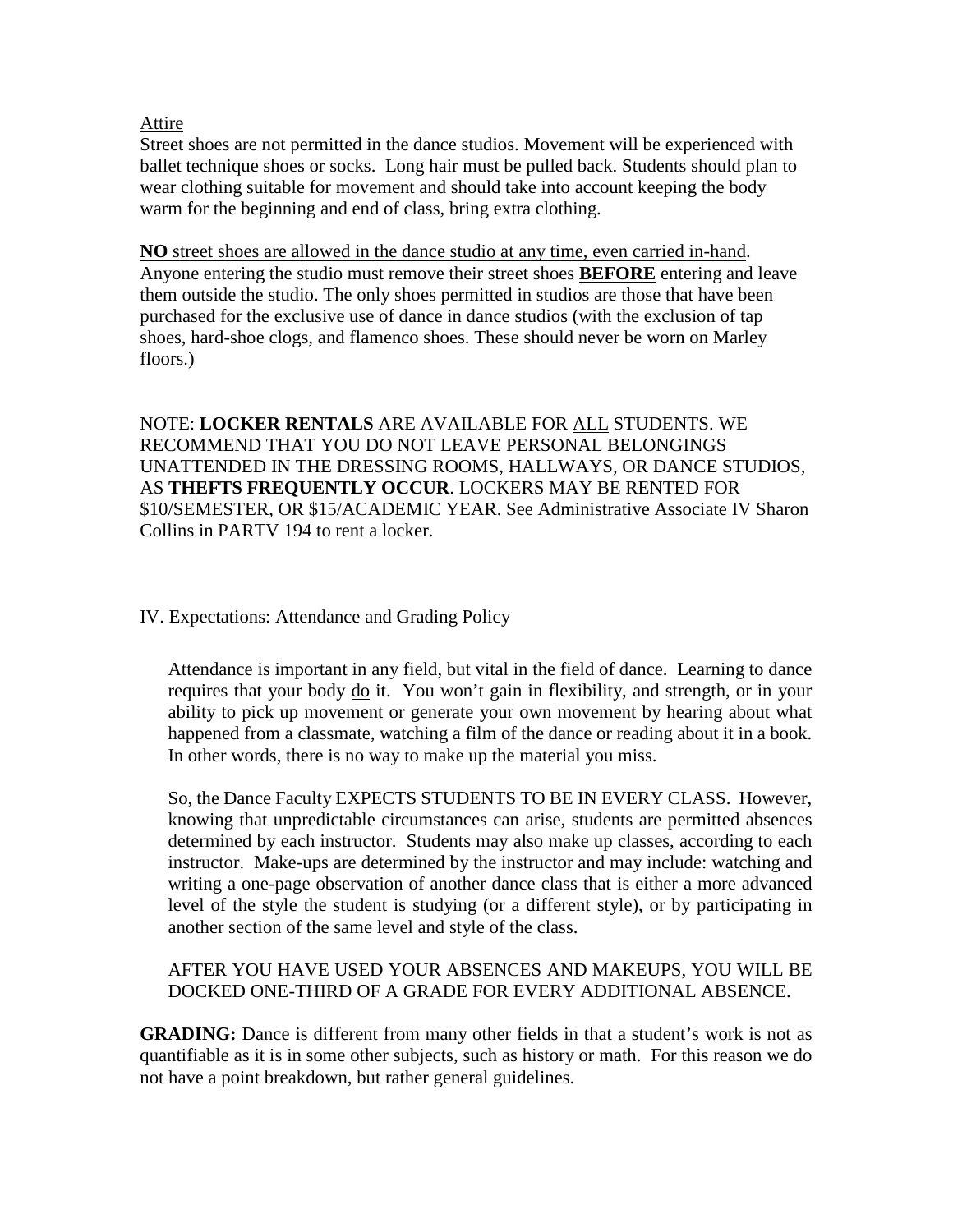To receive an "A" you must:

-show signs of aptitude for dance technique -have an energetic, attentive attitude -progress over the semester -be at the top level of the class -and, of course, fulfill the attendance, critique, and exam requirements

You will receive an "F" if your absences and lack of critiques add up (or subtract) to an "F."

Your grade will be lowered by one-third of a point for each critique you do not hand in (e.g., if you start with a B, your grade will drop to a B-, then C+ and you will receive a " $C+$ ").

Students may receive an "incomplete" (I) only if there are exceptional circumstances *that have been discussed with the instructor*.

#### V. Methodologies

Classes typically begin at the "barre" where students warm up and learn correct body alignment. Strengthening and stretching exercises precede "center floor" work. "Combinations" of steps throughout the class are demonstrated and explained by the instructor before being executed by the students.

PLEASE NOTE: At any point you feel further discussion would aid your development, please schedule a meeting with the instructor. Further assignments may be scheduled throughout the semester at the discretion of the instructor.

*Students with disabilities may request reasonable modifications by contacting me. The University of Montana assures equal access to instruction through collaboration between students with disabilities, instructors, and Disability Services for Students (DSS). "Reasonable" means the University permits no fundamental alterations of academic standards or retroactive modifications. For more information, please consult* [http://life.umt.edu/dss/.](http://life.umt.edu/dss/)

#### **Academic Misconduct and the Student Conduct Code**

All students must practice academic honesty. Academic misconduct is subject to an academic penalty by the course instructor and/or disciplinary sanction by the University. All students need to be familiar with the Student Conduct Code. The Code is available for review online at [http://www.umt.edu/vpsa/policies/student\\_conduct.php.](http://www.umt.edu/vpsa/policies/student_conduct.php)

All Theatre & Dance students must have an in-depth knowledge of the practices and procedures outlined in the School of Theatre & Dance *Student Handbook.* The *Handbook* is available online at [http://www.umt.edu/umarts/theatredance/About/handbook.php.](http://www.umt.edu/umarts/theatredance/About/handbook.php)

There is inherent risk involved in many Theatre & Dance classes as they are very physical in nature. Please proceed through class, shop time, or rehearsal with caution.